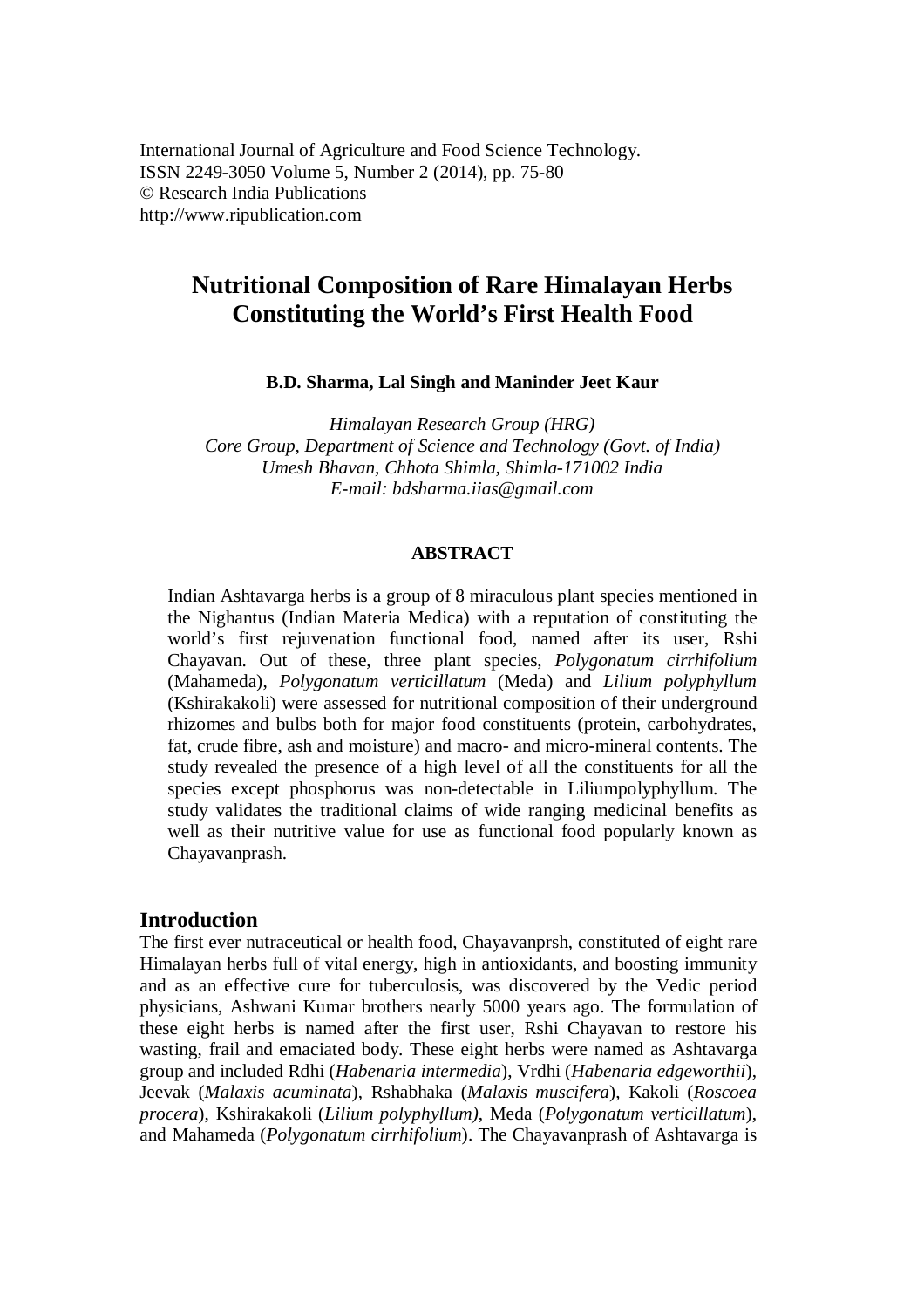tasty, nutritive, cooling, aphrodisiac and nourishes body. It is beneficial in seminal weakness, increases fat in the body, heals bone fracture, and cures vata, pitta and rakta doshas (blood disorders), abnormal thirst, burning sensation in the body, consumption, fever, and diabetic condition (Sharma and Balkrishan, 2005). Recent reports point out that these target species were found to be a good source of major food constituents and contain good amounts of minerals and important microelements and have high antioxidant potential (Bhatta *et al.*, 2013). The Ashtavarga Chayavanprash is also reported to have various phyto-constituents such as alkaloids, carbohydrates, fixed oils and fats, flavonoids, glycosides, saponins, tannins and phenolic compounds, ferric compounds and free amino acids (Kumar, Kaur and Rinwa, 2012). The three species (*Polygonatum* and *Lilium*) are also reported to be good sources of compounds such as phenolics, steroids, tritepenes,saponins, glycosides, carbohydrates, fatty acids (e.g. gammalinolenic acid), and alkaloids, and also possess aphrodisiac, antiherpetic, antimalarial and free scavenging, antimicrobial, antipyretic and anticonvulsuant, antinophoric, antineoplastic, antinociceptive, and cytotoxic, and antirespiratory disorders activities (Singh *et al.*, 2013). Moreover, the three species are also reported to be used as vegetable and are eaten roasted in China and India (Wujisguleng, Liu and Long, 2012).These herbs are also attributed to possess adaptogenic, immuno-modulatory, and also antimicrobial, antimalarial activities( Singh *et al.*, 2013). However, their contribution towards human nutrition still had remained unknown. Out of eight herbs, only three had been included in the present study. Nutritional analysis of these herbs will play a crucial role in highlighting their significance in related various health effects.

## **MATERIALS AND METHODS**

**Plant collection:** Table 1 presents the details of medicinal herbs collected as sample for the proximate analysis. These herbs are found growing in the temperate regions of the north-west Himalayas between elevations of 1500 m and 3000 m.

| Plant species         | Place of                              | Period of           | Habitat characteristics | Altitude  |
|-----------------------|---------------------------------------|---------------------|-------------------------|-----------|
|                       | collection                            | collection          |                         | range     |
|                       | Polygonatum Garh Ka Chhol,            | Sept, 2010          | Forest shrubberies      | 1500-3700 |
| cirrhifolium   Mandi, |                                       |                     | Open slopes             | m         |
|                       | Himachal Pradesh                      |                     |                         |           |
|                       | Polygonatum Murhala, Mandi            | Sept., 2010         | Forest open and rocky   | 2700-4000 |
|                       | <i>verticillatum</i> Himachal Pradesh |                     | places                  | m         |
| Lilium                | Khanora, Mandi                        | <b>August, 2010</b> | Rocky, shady, semi-     | 3000-3500 |
|                       | <i>polyphyllum</i> Himachal Pradesh   |                     | shady places            | m         |

**Sample Preparation:** The rhizomes and bulbs were thoroughly washed under the running water and dried. The rhizomes were cut into thin slices and fleshy scales of lily were then dried at  $40^{\circ}$ C in the oven. The dried samples were ground to a fine powder for carrying out further chemical analysis.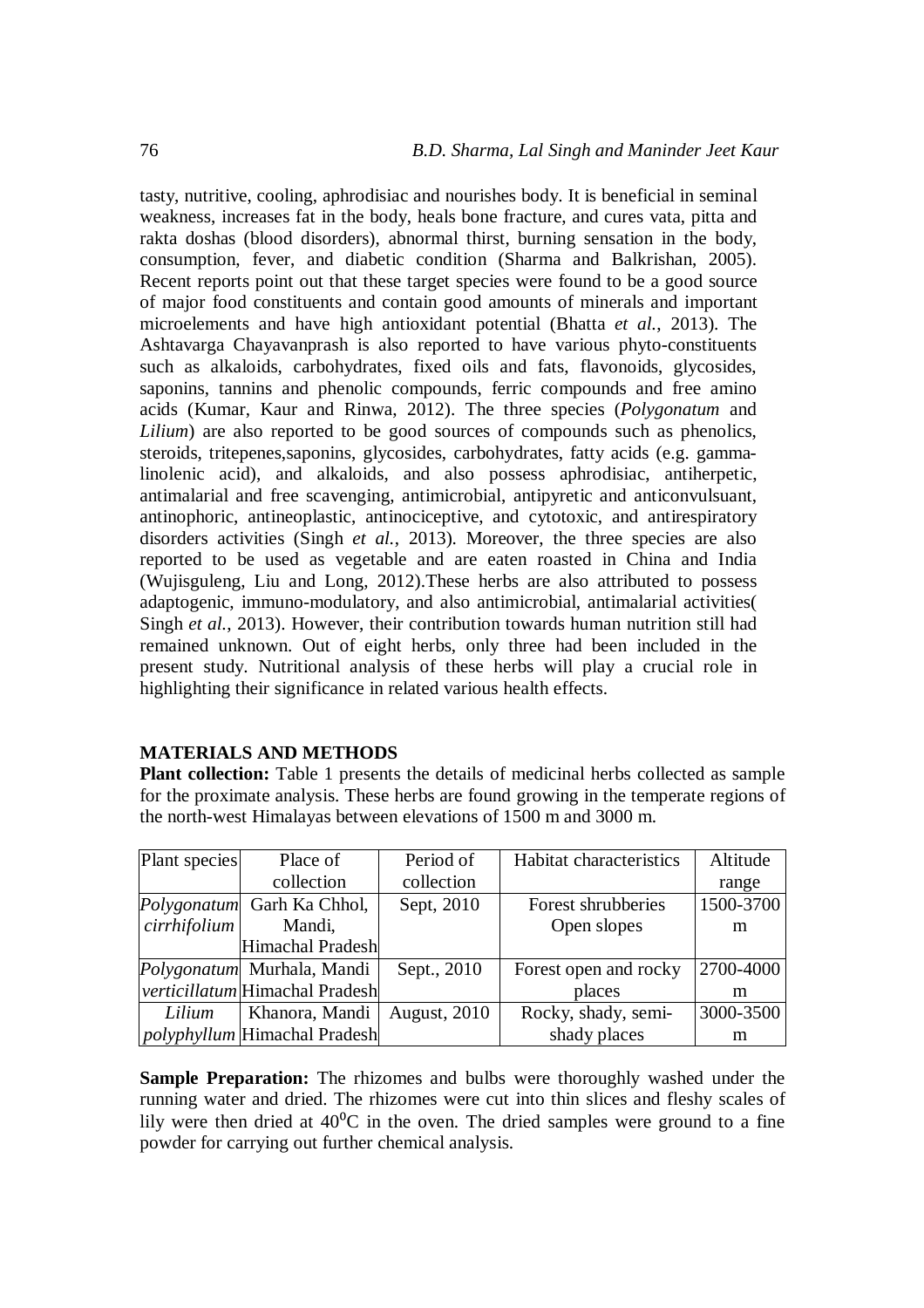#### **Proximate Nutritional Composition Analysis**

The recommended methods of the Association of the Official Analytical chemists (AOAC, 2003) were used for the determination of moisture, protein, fat, carbohydrates, crude fibre, ash and nitrogen (Seal, 2011). The nitrogen content was determined by Kjeldahl method and then nitrogen content was multiplied by a factor 6.25 to give the protein value. Protein estimation was also done by using two other methods, Lowry and modified Lowry.

#### **Macro -and micro-nutrient analysis**

Test sample (1g) was taken in conical flask and 10 ml of concentrated  $HNO<sub>3</sub>$  (67%) was added and kept overnight at room temperature followed by 4 ml of  $HClO<sub>4</sub>$  (67%). The resulting solution was concentrated on hotplate at  $60^{\circ}$ C until a clear solution of approximately 1 ml was left. After cooling, the solution was supplemented with deionized double distilled water, filtered through Whatman (#42) filter paper. Then final volume (100 ml) was made with deionized water served as stock solution (Saeed *et al.*, 2010). The sample then was in quadruplicate by ECIL atomic absorption spectrophotometer (AAS 4141 A ECI Ltd.) and flame photometer (Systronic-128). The chemical materials of all the reference metals were obtained from Merck (Darmstadt, Germany). All chemicals used in the study were of analytical reagent grade. Calibration standard of each metal was prepared by appropriate dilution of the stock solutions.

Statistical analysis: Results obtained from the experiments  $(n=3)$  are expressed as mean values  $\pm$  SD and percent coefficient of variation.

#### **Results**

The results on the proximate analysis of rhizomes and bulbs of three species are presented in table 2. It is observed that *Polygonatum cirrhifolium* possesses higher values among others for protein content and energy value, while *Polygonatum verticillatum* had a higher content of fibre and moisture. *Lilium polyphyllum* showed higher values of fat, carbohydrates and ash contents. Some of this variation in the major nutritional constituents may also be attributed to variation in moisture contents of the samples of the three species. Uniformly higher values for ash content were shown for all the species under study. It was also observed that moisture, protein, fibre values were low in respect of *Lilium polyphyllum* but had higher values for fat, carbohydrates and ash contents. This could mean that this species may have higher contents of those minerals which were not assessed in this study.

Results on the estimation of macro and micro- nutrients such as calcium, phosphorus, potassium, iron, sodium, magnesium, copper and manganese using atomic absorption spectrophotometer are presented in table 3. It was interesting to observe that one of the three species*, Lilium polyphyllum* did not show the presence of phosphorus in its bulbs. The contents of Ca, K, Fe and Cu were higher in the rhizomes of *P. cirrhifolium*, while contents of Na and Mg were higher in rhizomes of *P. verticillatum*. Lilium polyphyllum gave highest value for Mn only. Fairly good amounts of minerals are found in all the species, especially that of Fe, Cu, Mg, Mn and Ca which are essentially required to maintain a healthy human body.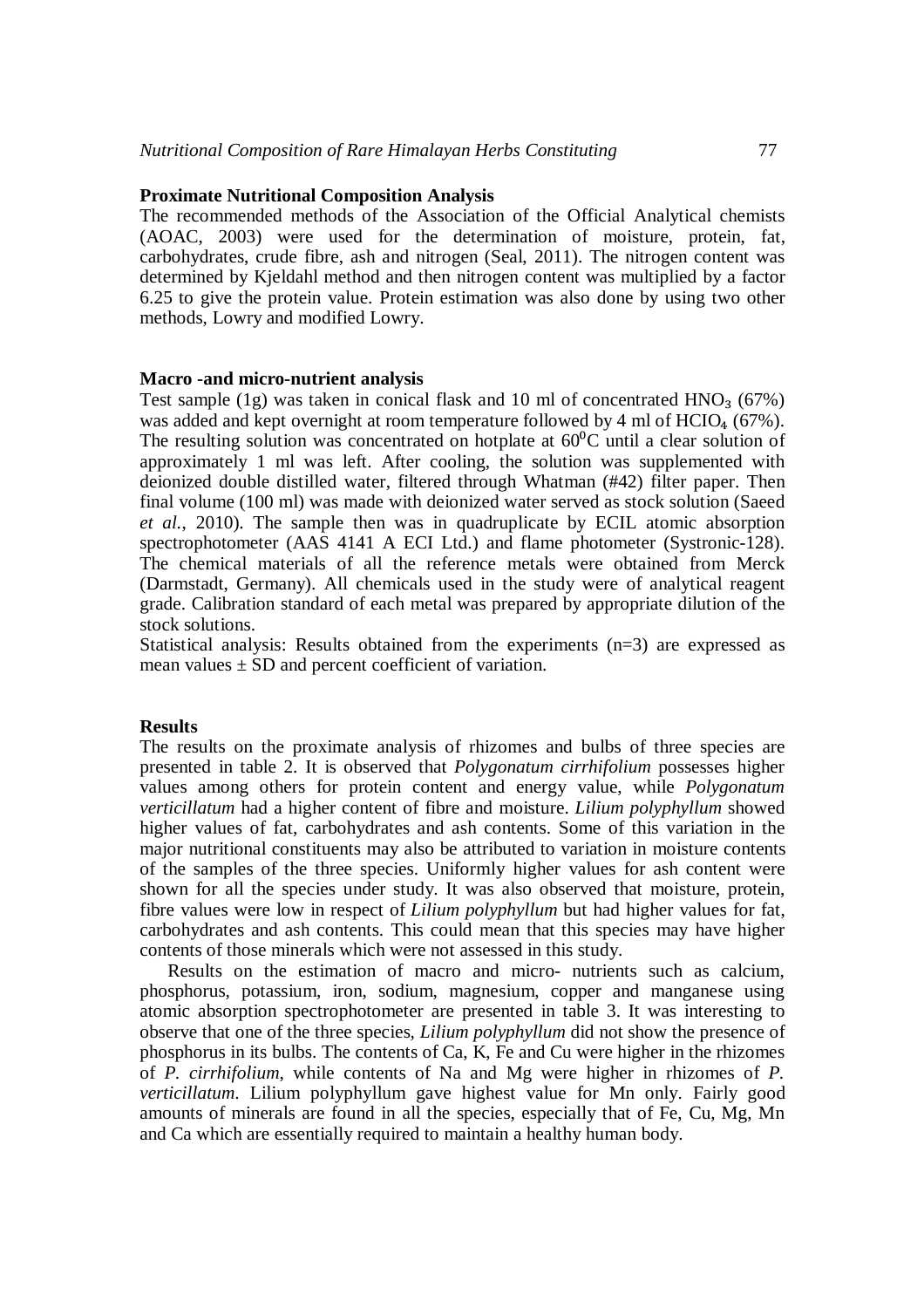|               |            | Plant species Moisture Protein by three methods |           |                      | Fat                 |                     | Fibre Carbohydrates Ash |            | Energy     |
|---------------|------------|-------------------------------------------------|-----------|----------------------|---------------------|---------------------|-------------------------|------------|------------|
|               |            |                                                 |           | NX6.54Lowry Modified |                     |                     |                         |            | Value      |
|               |            |                                                 |           | Lowry                |                     |                     |                         |            | Kcal/100g  |
| Polygonatum   | 81.56      | 17.5                                            | 17.5      | 20.27                | 1.23                | 8.33                | 16.08                   | 8.00       | 121.70     |
| cirrhifolium  | ±5.43      | $\pm 0.0$                                       | $\pm 0.0$ | $\pm 2.04$           | $\pm 0.12 \pm 0.58$ |                     | $\pm 0.0$               | $\pm 0.24$ | $\pm 2.10$ |
| $CV\%$        | 6.65       | 0.0                                             | 0.0       | 2.04                 | 10.06 6.93          |                     | 0.0                     | 8.70       | 1.73       |
| Polygonatum   | 84.53      | 16.20                                           | 15.0      | 16.20                |                     | 0.46 12.33          | 17.07                   | 7.45       | 108.23     |
| verticillatum | ±4.69      | $\pm 1.62$                                      | $\pm 0.0$ | $\pm 1.61$           |                     | $\pm 0.06 \pm 0.57$ | $\pm 0.0$               | $\pm 0.79$ | $\pm 9.73$ |
| $CV\%$        | 5.55       | 10.0                                            | 0.0       | 9.94                 | 12.55 4.62          |                     | 0.0                     | 10.63      | 8.99       |
| Lilium        | 75.51      | 8.18                                            | 7.50      | 8.61                 | 1.70                | 2.00                | 22.00                   | 8.44       | 119.49     |
| polyphyllum   | $\pm 0.28$ | $\pm 0.82$                                      | $\pm 0.0$ | $\pm 0.79$           | $\pm 0.10 \pm 0.0$  |                     | $\pm 0.0$               | $\pm 0.60$ | $\pm 2.73$ |
| $CV\%$        | 0.37       | 10,02                                           | 0.0       | 9.18                 | 5.86                | 0.0                 | 0.0                     | 7.11       | 2.28       |

**Table 2. Major nutritional constituents( g/100g) of three Ashtavarga plant species by different methods .**

| Table 3. Micronutrients status (mg/100g) of three Ashtavarga plant species by |  |  |  |  |
|-------------------------------------------------------------------------------|--|--|--|--|
| different methods.                                                            |  |  |  |  |

| P        | K | Na | Ca | Mg                    | Fe | Cu | Mn                                                                                                                                                                                                                                                                                                                                                                                                                                                                                                                                                                                                                                                                 |
|----------|---|----|----|-----------------------|----|----|--------------------------------------------------------------------------------------------------------------------------------------------------------------------------------------------------------------------------------------------------------------------------------------------------------------------------------------------------------------------------------------------------------------------------------------------------------------------------------------------------------------------------------------------------------------------------------------------------------------------------------------------------------------------|
|          |   |    |    |                       |    |    |                                                                                                                                                                                                                                                                                                                                                                                                                                                                                                                                                                                                                                                                    |
|          |   |    |    |                       |    |    |                                                                                                                                                                                                                                                                                                                                                                                                                                                                                                                                                                                                                                                                    |
|          |   |    |    |                       |    |    |                                                                                                                                                                                                                                                                                                                                                                                                                                                                                                                                                                                                                                                                    |
|          |   |    |    |                       |    |    |                                                                                                                                                                                                                                                                                                                                                                                                                                                                                                                                                                                                                                                                    |
|          |   |    |    |                       |    |    |                                                                                                                                                                                                                                                                                                                                                                                                                                                                                                                                                                                                                                                                    |
|          |   |    |    |                       |    |    |                                                                                                                                                                                                                                                                                                                                                                                                                                                                                                                                                                                                                                                                    |
| $0\pm 0$ |   |    |    |                       |    |    |                                                                                                                                                                                                                                                                                                                                                                                                                                                                                                                                                                                                                                                                    |
|          |   |    |    |                       |    |    |                                                                                                                                                                                                                                                                                                                                                                                                                                                                                                                                                                                                                                                                    |
|          |   |    |    |                       |    |    |                                                                                                                                                                                                                                                                                                                                                                                                                                                                                                                                                                                                                                                                    |
|          |   |    |    | $1.65 \mid 6.57 \mid$ |    |    | Polygonatum cirrhifolium  100±0 20.75 1 4.42 1365.3  75.4  35.06  0.90  28.84 <br>$\pm 0.53 \pm 0.70 \pm 3.35 \pm 4.23 \pm 2.17 \pm 0.01 \pm 0.43$<br>$0.25$   2.53   4.84   5.62   6.20   0.99   1.48  <br>Polygonatum verticillatum 100±0 13.33 37.82 1338.3  90.1  23.64  0.21  28.64 <br>$\pm 0.39 \pm 2.19 \pm 3.83 \pm 0.80 \pm 0.88 \pm 0.01 \pm 0.37$<br>$2.90 \mid 5.79 \mid 0.29 \mid 0.89 \mid 3.74 \mid 5.61 \mid 1.30 \mid$<br>$\left  15.74 \right $ 34.06 $\left  1074.7 \right $ 74.2 $\left  18.56 \right $ 0.20 $\left  29.10 \right $<br>$\pm 0.26 \pm 2.24 \pm 3.20 \pm 3.72 \pm 1.04 \pm 0.01 \pm 0.75$<br>$0,30$   5.02   5.58   4.08   2.56 |

## **Discussion**

The three species included in the study were ingredients of the original Ashtavarga Chayavanpras. Their medicinal properties have been given in Ayurvedic Nighantus (Materia Medica), but they were not evaluated for their nutritional composition which certainly will add value to the product and will provide a complete picture of their action as health food or functional food (Sharma and Balkrishan, 2005). This may also serve as guidelines for the use of this product to exclude adverse interactions of certain mineral contents with modern medicines, if administered, during its consumption. According to a FAO/WHO report, there is need for food diversification in order to meet the needs of minerals and vitamins for ensuring optimal nutrition including micronutrient adequacy for most population groups, essentially so when they largely subsist on refined cereal grains or a narrow food base (FAO/WHO report, 2001). This assigns much significance to such species for the larger well-being of human all over the world. The three species, as shown in tables 2 and 3, in general, contain fairly high levels of main food constituents and mineral micronutrients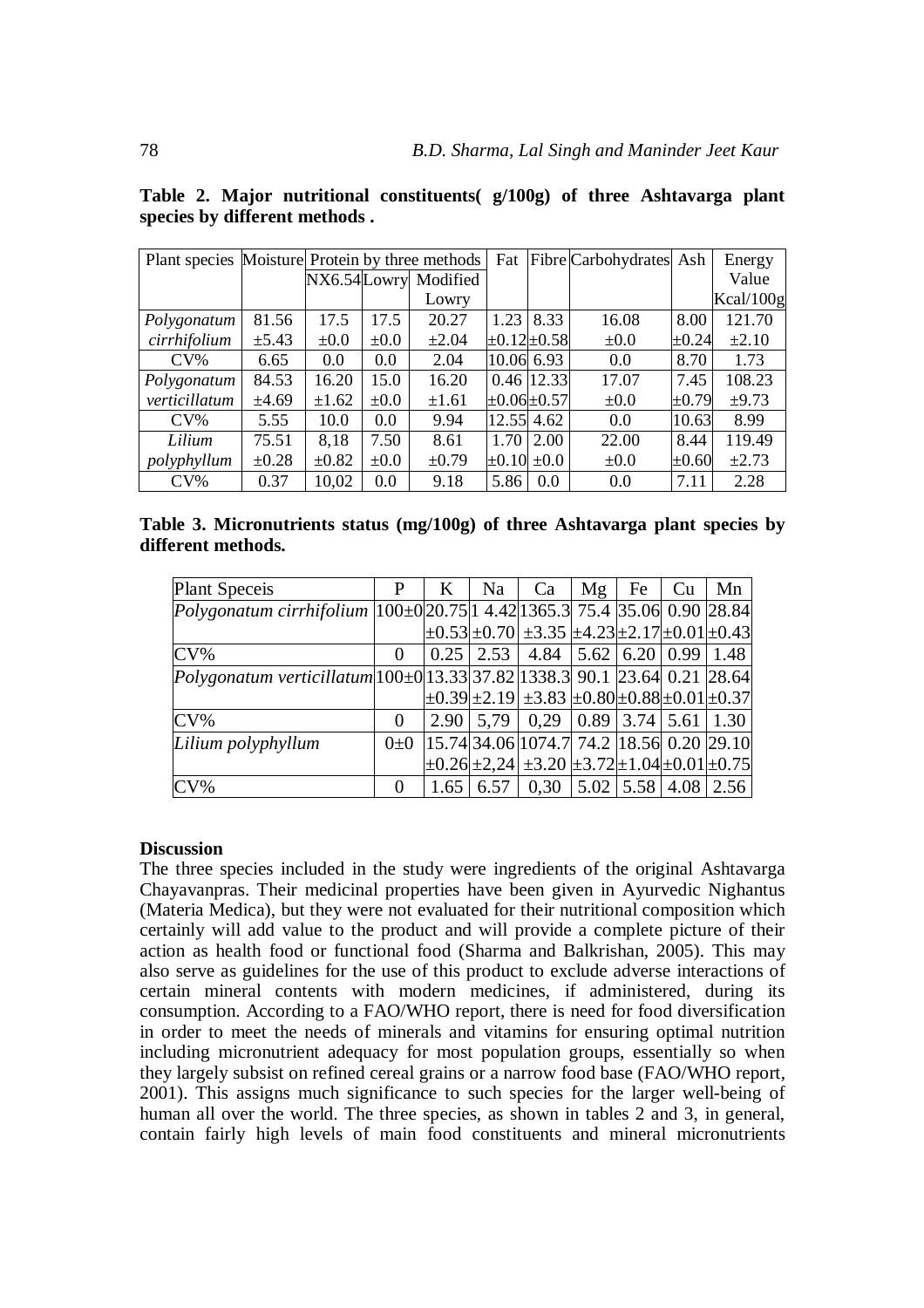adequately justifying their role in human nutrition. Such other studies on *Polygonatum cirrhifolium* (Singh, 1995) from Sikkim Himalaya and *P. verticillatum* from Pakistan (Khan *et al.*, 2012) have been reported, but they are at variance with the results of the present study.

Prominent contents (17% and 16%) of proteins in two *Polygonatum* species but low protein (8%) in lily is worth to note from nutritional view point with approximately similar energy value because of their use as ingredients of Chayavanprash. All the species showed low contents of fat signifying their value as cardio-tonic. Carbohydrates content of all the species is nearly similar to the potato tuber but with much higher protein content, which show their significance in the human nutrition combined with high crude fibre except in *Lilium* (Lister & Mumo, 2000). The high amounts of ash content in these species indicate towards their being rich natural sources of mineral contents (Khan *et al.*, 2012), which easily takes care of mineral deficiency problems in human nutrition. Micronutrients such as phosphorus, potash, sodium, calcium, magnesium, iron, copper and manganese were assessed in this study, were present fairly high amounts in the three species, however, the high ash content points out the presence of other micronutrients in them as reported by Saeed *et al.*, (2010) that the aerial parts could be a significant source of micro- and macro-nutrients and thus require further investigation. Rich contents of calcium in rhizomes and bulb materials support their use as healer of bone fractures. These results however, do not show any similarity with results reported by Singh (1995) and Khan *et al.*,(2012). This could be due to variation in the plant material sources growing in two entirely different ecological zones of Sikkim and Swat in Pakistan. High iron content also justifies their use in tonics for health rejuvenation due to anemia.

Nutritionally rich foods strengthen human body and enhance disease resistance as well as prevent the incidence of deficiency diseases. Thus rhizomes and bulbs of the three species show the high contents of protein, carbohydrates and micronutrients could be used as a potential natural source of essential nutrients needed for health and energizing human body along with other ingredients of Chayavanprash, a well known functional food.

#### **CONCLUSION**

On the basis of results, It can be concluded that the rhizomes of two *Polygonatum* species and bulbs of *Lilium* Sp. are an excellent natural source of major and micronutrients such as protein, carbohydrates, calcium, magnesium, iron etc. By using modern technologies, this study has validated the age-old use of rhizomes and bulbs of three species in various Ayurvedic formulations including Chayavanprash.

#### **Acknowledgment**

Authors express their sincere gratitude to the National Medicinal Plant Board, Department of Ayush, (Govt. of India), New Delhi for financial assistance for facilitating research on three species enabling development of their agro-technology and multiplication techniques.